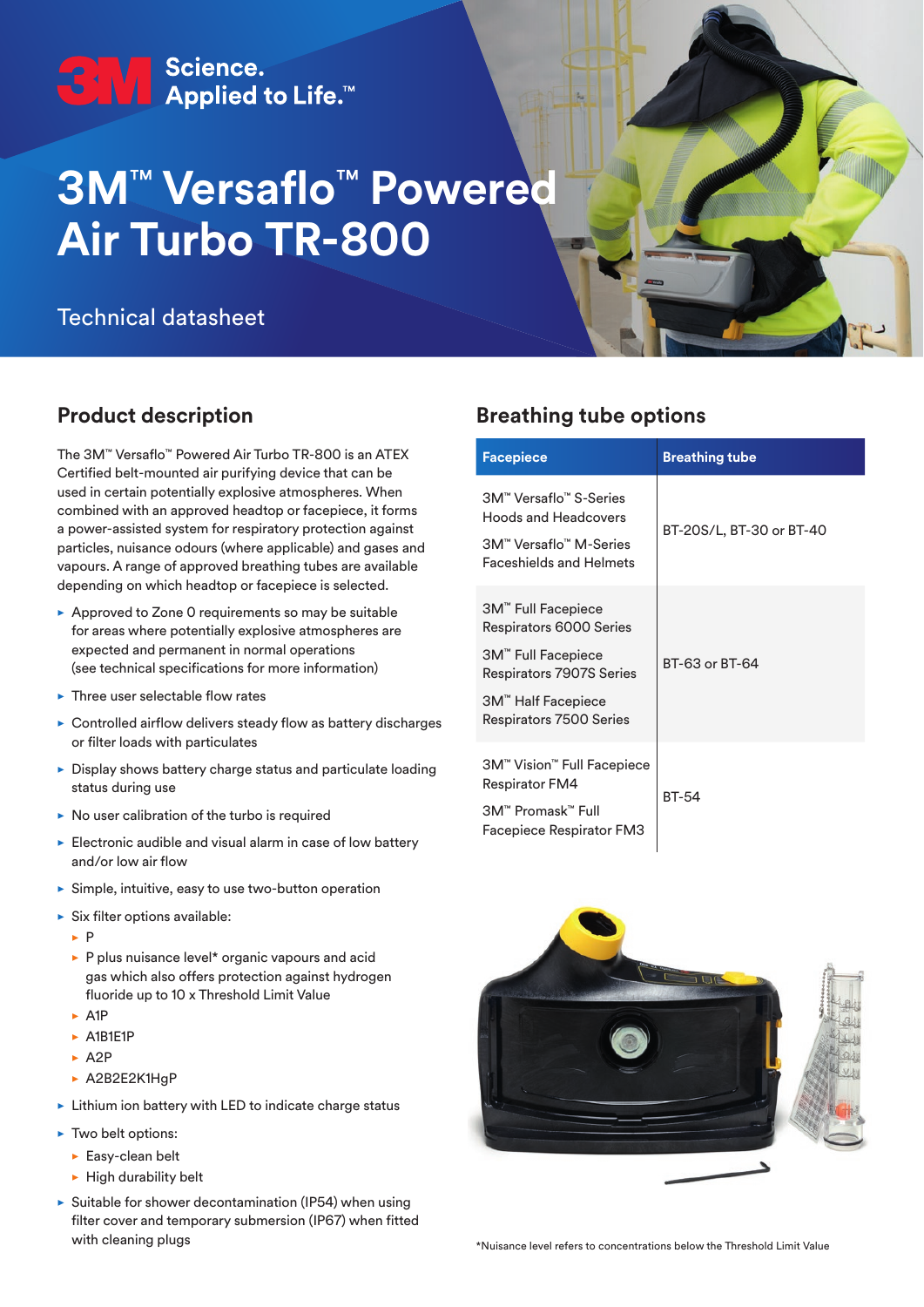## **Standards and approvals**

#### **Respiratory**

EN 12941:1998+A2:2008 – Respiratory protective devices – Powered filtering devices incorporating a helmet or hood

EN 12942:1998+A2:2008 – Respiratory protective devices incorporating full face masks, half masks or quarter masks

#### **ATEX**

EN 60079-0:2012 – Explosive atmospheres, Equipment – General Requirements

EN 60079-11:2012 – Explosive atmospheres, Equipment protection by intrinsic safety "i"

#### **EMC**

EN 61000-6-4:2007+A1:2011 - Generic standards. Emission standard for industrial environments

EN 61000-6-2:2005 Generic standards. Immunity standard for industrial environments

#### **Ingress protection**

IEC 60529:1989+A1:1999+A2:2013 Degrees of protection provided by enclosures (IP Code)

#### **RoHS**

EN 50581:2012 Technical documentation for assessment of electrical/electronic products for RoHS

The Certificate and Declaration of Conformity are available at the following website www.3M.com/Respiratory/certs

## **Limitation**

The 3M™ Versaflo™ Powered Air Turbo TR-800 should not be used in the following conditions:

- $\blacktriangleright$  In atmospheres containing less than 19.5% oxygen
- $\triangleright$  Confined spaces (lack of ventilation)
- $\blacktriangleright$  When the risk is considered to be Immediately Dangerous for Life or Health (IDLH)
- $\triangleright$  Where the contaminant concentration is above the Occupational Exposure Limit defined for the headtop used (see relevant user instructions for the headtop)

### **Product range**

The TR-800 Powered Air Turbo is available to buy as:

- ▶ TR-802E Turbo Unit (includes TR-971 airflow indicator)
- ▶ TR-819UK/E Starter Kit includes: TR-802E Turbo Unit, TR-830 Intrinsically Safe Battery, TR-838 Battery Attachment Tool, TR-641UK/E Single Station Battery, TR-971 Airflow Indicator, TR-6310E (A2P) Filter, TR-6300FC Filter Cover, TR-6600 Prefilter (x2), TR-627 Easy Clean Belt and BT-30 Length Adjusting Breathing Tube
- ▶ TR-800E-HIK Ready-Pak includes: M-307 Helmet, TR-802E Turbo Unit , TR-830 Standard Battery, TR-838 Battery Attachment Tool, TR-641E Single Station Battery Charger Kit, TR-971 Airflow Indicator, TR-6310E (A2P) Filter, TR-6300FC Filter Cover, TR-6600 Prefilter (x 2), TR-626 High Durability Belt, BT-30 Length Adjusting Breathing Tube, BT-926 High Temperature Breathing Tube Cover and TR-653 Cleaning and Storage Kit
- ▶ TR-800E-ECK Ready-Pak includes:
- S-433L Hood, TR-802E Turbo Unit , TR-830 Standard Battery, TR-838 Battery Attachment Tool, TR-641E Single Station Battery Charger Kit, TR-971 Airflow Indicator, TR-6710E (P) Filter, TR-6700FC Filter Cover, TR-6600 Prefilter (x 2), TR-627 Easy Clean Belt, BT-30 Length Adjusting Breathing Tube, BT-922 Disposable Breathing Tube Cover and TR-653 Cleaning and Storage Kit
- ▶ TR-800E-PSK Ready-Pak includes: M-207 Faceshield, TR-802E Turbo Unit, TR-830 Standard Battery, TR-838 Battery Attachment Tool, TR-641E Single Station Battery Charger Kit, TR-971 Airflow Indicator, TR-6310E (A2P) Filter, TR-6300FC Filter Cover, TR-6600 Prefilter (x 2), TR-627 Easy Clean Belt, BT-30 Length Adjusting Breathing Tube, BT-922 Disposable Breathing Tube Cover and TR-653 Cleaning and Storage Kit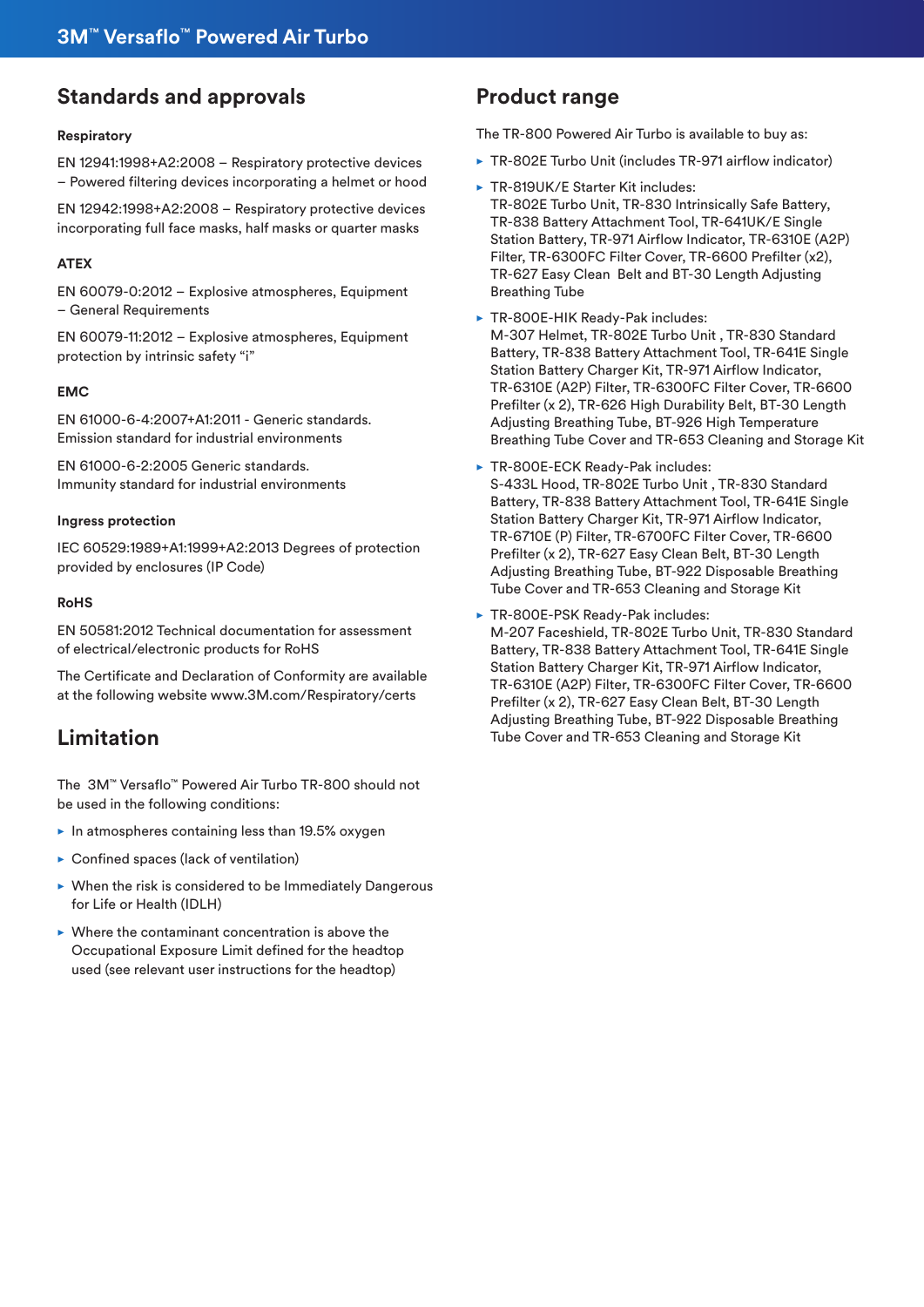## **Technical specifications:**

#### **ATEX**

#### **Non-mining gas atmospheres (Group II)**

EN 60079-11 Ex ia IIB T4 Ga

ia – intrinsic safety for Equipment protection level Ga

IIB – Gas apparatus group

T4 – Max. surface temperature 135˚C (-20˚C ≤ Ta ≤ 55˚C)

#### **Non-mining dust atmospheres (Group III)**

EN 60079-11 Ex ia IIIC 135˚C Da

ia – intrinsic safety for Equipment protection level Da

IIIC – Dust apparatus group

135 ˚C – Max surface temperature (-20˚C ≤ Ta ≤ 55˚C)

**Note:** Ta defines the ambient temperature range within which the Temperature (T) class is defined, according to EN-60079-11

#### **System Classifications and Protection Factors**

The information in the table below depends on the headtop or facepiece used. Refer to specific datasheet for headtop or facepiece for more information.

|                       | EN 12941:1998<br>$+ A2:2008$ |     |                 | EN 12942:1998<br>$+ A2:2008$ |
|-----------------------|------------------------------|-----|-----------------|------------------------------|
| <b>Classification</b> | TH <sub>2</sub>              | TH3 | TM <sub>2</sub> | TM3                          |
| <b>NPF</b>            | 50                           | 500 | 200             | 2000                         |

Note: The Nominal Protection Factor is a number derived from the maximum percentage of total inward leakage permitted in relevant European Standards for a given class of respiratory protective device. This may not be the level of respiratory protection that can be realistically expected in the workplace by wearers. Many countries apply Assigned Protection Factors (APFs) for example UK and Germany. Employers may apply a value lower than the NPF/APF if deemed applicable. Please refer to EN 529:2005 and National workplace protection guidance for application of these numbers in the workplace. Please contact 3M for further information.

#### **Outlet flow characteristics**

|                          | <b>Flow rate</b>                                |                                           |  |
|--------------------------|-------------------------------------------------|-------------------------------------------|--|
|                          | In combination with<br>approved headtop         | In combination with<br>approved facepiece |  |
| <b>MMDF1</b>             | 170 l/min                                       | $115$ $I/min$                             |  |
| <b>Standard Flow</b>     | 185 l/min +/-10 l/min                           | 135 l/min +/-10 l/min                     |  |
| Medium Flow <sup>2</sup> | 205 I/min +/- 10 I/min   150 I/min +/- 10 I/min |                                           |  |
| High Flow <sup>2</sup>   | 225 I/min +/- 10 I/min   170 I/min +/- 10 I/min |                                           |  |

Note: 1 MMDF = Stated Manufacturer's Minimum Design Flow (MMDF) <sup>2</sup> Systems incorporating certain filters must not be used with the Powered Air Turbos operating at medium and/or high flow. These specific systems may display a low flow alarm immediately when used. The specific systems are: FM4 with TR-802E – TR-6110E/TR-6130E must not be used in high flow setting. TR-6310E/TR-6580E must not be used in medium or high flow setting. FM3 with TR-802E – TR-6310E/TR-6580E must not be used in high flow setting.

#### **Battery duration (hours) - with approved headtops\***

| <b>Standard flow</b> | <b>Medium flow</b> | <b>High flow</b> |
|----------------------|--------------------|------------------|
| $5.5 - 7.5$          | $4 - 6.5$          | $2*** - 5.5$     |

#### **Battery duration (hours) - with approved facepieces\***

| <b>Facepiece</b>                                                                                                                  | <b>Standard</b><br>flow | <b>Medium</b><br>flow | <b>High</b><br>flow |
|-----------------------------------------------------------------------------------------------------------------------------------|-------------------------|-----------------------|---------------------|
| 3M <sup>"</sup> Full Facepiece<br>Respirators 6000 Series<br>3M™ Full Facepiece<br>Respirators 7907S Series<br>3M™ Half Facepiece | $5.5 - 8$               | $5 - 6$               | 4-5                 |
| Respirators 7500 Series                                                                                                           |                         |                       |                     |
| 3M <sup>™</sup> Vision <sup>™</sup><br><b>Full Facepiece</b><br><b>Respirator FM4</b><br>3M™ Promask™                             | $4 - 6.5$               | $3^{**} - 5$          | $3^{**} - 4.5$      |
| <b>Full Facepiece</b><br><b>Respirator FM3</b>                                                                                    |                         |                       |                     |

#### **Battery charge time**

Less than 3.5 hours

#### **IP rating**

IP 54 (5 = dust protected,  $4 =$  sprayed water from all directions) when using filter cover)

IP67 when fitted with cleaning plugs  $(6 =$  dust tight, 7 = temporary submersion to a depth of 1m)

#### **Storage conditions**

-30ºC to +50ºC < 90%RH

#### **Operating temperature**

-5ºC to +55ºC

**Note:** This is the operating temperature range for the 3M™ Versaflo™ Powered Air Turbo TR-802E when used as part of an approved respiratory protective system

- Estimated system duration based on testing with a new battery and a new, clean filter at 20°C. Actual system duration may be extended or shortened depending on system configuration and environment.
- To conserve battery power in high airflow setting, in some headtop/filter configurations, the Powered Air Turbo may automatically step down at this time to the medium airflow setting. If this occurs, a 4hr duration will be achieved. The step down feature can be over-ridden by the user by pressing the flow control button to move the airflow back to the high flow. The low battery alarm and low flow alarm will always operate as described in this user instruction. When either alarm sounds, users must immediately exit the contaminated area.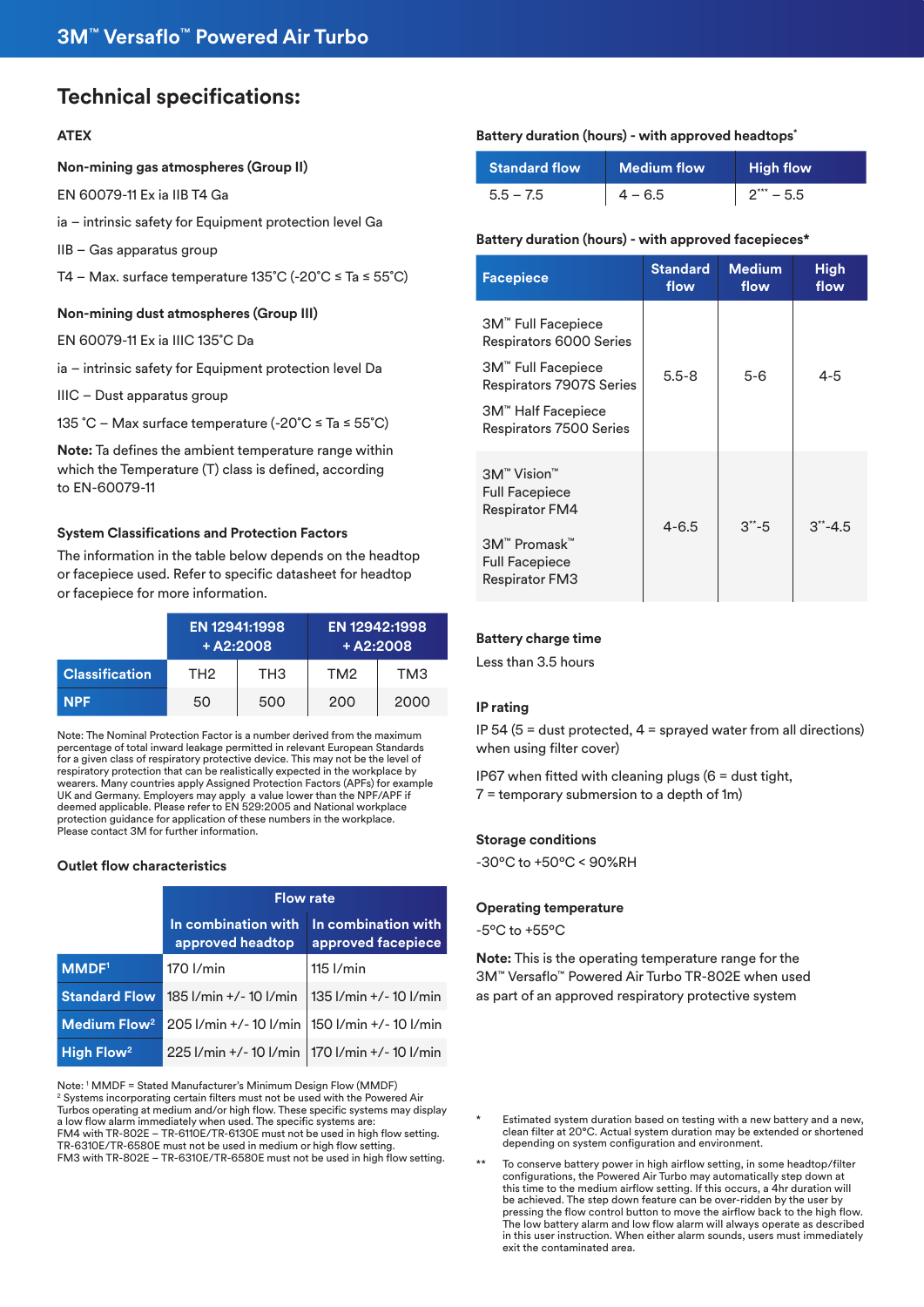#### **Shelf life**

3M™ Versaflo™ Powered Air Turbo TR-800 and Filters = 5 years

Battery = 6 months (if unused beyond this period, batteries may not provide approximately 750 charge/discharge cycle equivalents during the first year of use while maintaining 80% of their original capacity)

The shelf life as defined above remains an indicative and maximum data, subject to many external and non controllable factors. It may never be interpreted as a warranty.

#### **Materials**

Turbo body = Polycarbonate / Polydimethylsiloxane blend

Filter cover = Polyamide

Battery casing = Polycarbonate / Polydimethylsiloxane blend

**Weight (including battery but excluding belt and filters)** Turbo = 1360g

## **Spare parts and accessories**

| Part no.          | <b>Description</b>                                                                                                                                                                                 |
|-------------------|----------------------------------------------------------------------------------------------------------------------------------------------------------------------------------------------------|
| TR-6710E          | Particulate filter                                                                                                                                                                                 |
| <b>TR-6820E</b>   | Particulate filter plus nuisance level<br>organic gases and vapours below OEL<br>(Occupational Exposure Limit), nuisance<br>level acid gases below OEL and hydrogen<br>fluoride gas up to 10 x OEL |
| <b>TR-6110E</b>   | A1P – Organic gases and vapours<br>(bp > 65°C) and particulates                                                                                                                                    |
| <b>TR-6130E</b>   | A1B1E1P - Organic gases and vapours<br>(bp > 65°C), inorganic, acid gases and<br>particulates                                                                                                      |
| TR-6310E          | A2P - Organic gases and vapours<br>(bp > 65°C) and particulates                                                                                                                                    |
| TR-6580E          | A2B2E2K1HgP - Organic gases and<br>vapours (bp > 65°C), inorganic, acid<br>gases, ammonia, mercury<br>vapour and particulates                                                                      |
| <b>TR-6100FC</b>  | Filter cover for TR-6100 series filters                                                                                                                                                            |
| <b>TR-6300FC</b>  | Filter cover for TR-6300 series filters                                                                                                                                                            |
| <b>TR-6500FC</b>  | Filter cover for TR-6500 series filters                                                                                                                                                            |
| <b>TR-6700FC</b>  | Filter cover for TR-6700 series filters                                                                                                                                                            |
| <b>TR-6800FC</b>  | Filter cover for TR-6800 series filters                                                                                                                                                            |
| TR-6600           | Pre-filter                                                                                                                                                                                         |
| TR-662            | Spark arrestor                                                                                                                                                                                     |
| TR-830            | Intrinsically safe battery (includes<br>TR-838 battery attachment tool)                                                                                                                            |
| TR-838            | Battery attachment tool                                                                                                                                                                            |
| <b>TR-641E/UK</b> | Single station battery charger kit<br>(Europe/UK)                                                                                                                                                  |
| <b>TR-644E/UK</b> | 4-station battery charger kit (Europe/UK)                                                                                                                                                          |
| TR-640            | Battery charger cradle                                                                                                                                                                             |
| TR-626            | High durability belt                                                                                                                                                                               |
| TR-627            | Easy clean belt                                                                                                                                                                                    |

| Part no.      | <b>Description</b>                                                                                  |
|---------------|-----------------------------------------------------------------------------------------------------|
| TR-627X       | Easy clean belt extender                                                                            |
| <b>BPK-01</b> | Backpack                                                                                            |
| TR-655        | Backpack adaptor                                                                                    |
| TR-329        | <b>Braces</b>                                                                                       |
| TR-971        | Airflow indicator (for checking TR-600/<br>TR-800 Powered Air Turbo when used<br>with headtops)     |
| TR-973        | Airflow indicator (for checking TR-600/<br>TR-800 when used with facepieces)                        |
| TR-851        | Filter latch assembly                                                                               |
| TR-653        | Cleaning and storage kit (for TR-600 and<br>TR-800 Powered Air Turbo)                               |
| TR-654        | Replacement seals (for TR-653 Cleaning<br>and Storage Kit)                                          |
| BT-20 S/L*    | Lightweight Breathing Tube Small/<br>Medium or Medium/Long                                          |
| BT-30*        | Self-adjusting Breathing Tube                                                                       |
| BT-40*        | Heavy duty Breathing Tube                                                                           |
| BT-63*        | Length-adjusting tight fitting breathing<br>tube                                                    |
| BT-64*        | Heavy Duty tight fitting breathing tube                                                             |
| BT-54*        | Heavy Duty tight fitting breathing tube                                                             |
| BT-922        | Disposable breathing tube cover<br>(for BT-20S/L, BT-30, BT-40 and BT-54)                           |
| BT-926        | High durability, flames resistant breathing<br>tube cover (for BT-20S/L, BT-30, BT-40<br>and BT-54) |
| <b>BT-953</b> | Cleaning and storage kit (for BT-63<br>and BT-64)                                                   |
| BT-957        | Storage plugs (for all BT-Series<br>breathing tubes)                                                |

\* See breathing tube options table